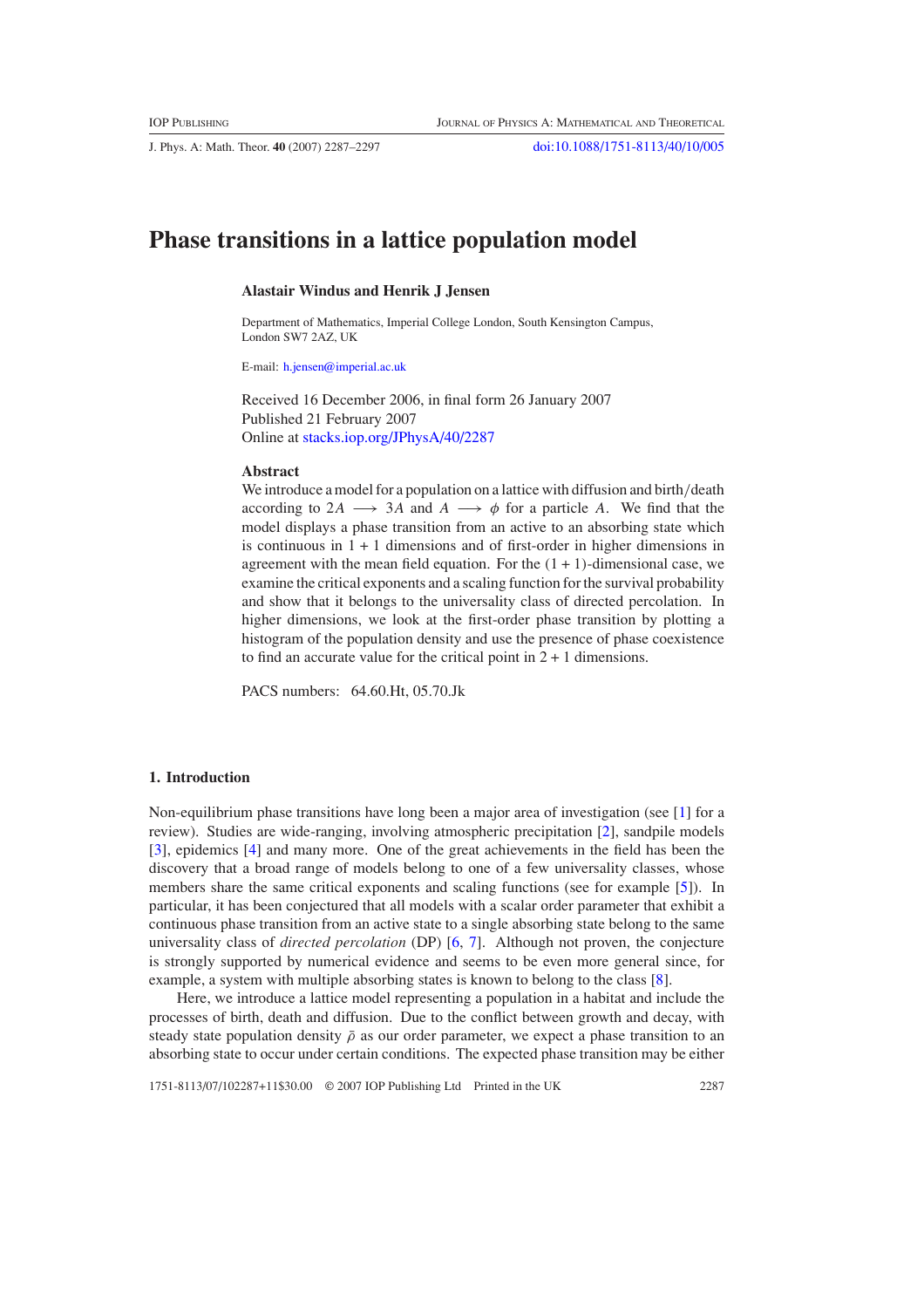continuous or of first-order. The latter, however, is rarely seen in low spatial dimensions due to the destabilization of the ordered phase caused by the larger fluctuations that are present in such systems. Hinrichsen has hypothesized that first-order phase transitions are impossible in  $(1 + 1)$ -dimensional systems provided that there are no additional conservation laws, longrange interactions, macroscopic currents or special boundary conditions [\[9](#page-10-0)]. Since our model does not fulfil any of these criteria, we expect at least the *(*1+1*)*-dimensional version of our model to exhibit a continuous phase transition and thus to belong to DP.

Thanks to series expansions, the critical exponents of DP are now known to a high degree of accuracy  $[10]$ . We therefore proceed in section 2 by describing our model and then, in sections [3](#page-2-0) and [4,](#page-5-0) examine the critical exponents and a scaling function respectively to compare them with those of DP. In section [5,](#page-7-0) we examine the first-order phase transitions and conclude with some remarks in section [6.](#page-8-0)

#### **2. The model**

We have a *d*-dimensional square lattice of linear length *L* where each square is either occupied by a single particle (1) or is empty (0). A site is chosen at random. With probability  $p_d$ the particle on an occupied site dies, leaving the site empty. If the particle does not die, a nearest-neighbour site is randomly chosen. If the neighbouring site is empty the particle moves there; otherwise, the particle reproduces with probability  $p<sub>b</sub>$  producing a new particle on another randomly selected neighbouring site, conditional on that square being empty. A time step is defined as the number of lattice sites  $N = L<sup>d</sup>$  and periodic boundary conditions are used. We have the following reactions for a particle *A* for proliferation and annihilation respectively,

$$
A + A \longrightarrow 3A \qquad \text{and} \qquad A \longrightarrow \phi. \tag{1}
$$

Our model is similar to that of Schlögl's second model  $[11]$  $[11]$  $[11]$  with similar cases being previously studied [\[6,](#page-9-0) [12](#page-10-0), [13](#page-10-0)].

Assuming the particles are spaced homogeneously, the mean field equation for the density of active sites  $\rho(t)$  is given by

$$
\frac{\partial \rho(t)}{\partial t} = p_b (1 - p_d) \rho(t)^2 (1 - \rho(t)) - p_d \rho(t). \tag{2}
$$

This has three stationary states

$$
\bar{p}_0 = 0, \qquad \bar{p}_{\pm} = \frac{1}{2} \left( 1 \pm \sqrt{1 - \frac{4p_d}{p_b(1 - p_d)}} \right). \tag{3}
$$

Clearly, for  $4p_d > p_b(1-p_d)$ ,  $\bar{p}_0$  is the only real stationary state, resulting in a phase transition occurring at the critical death rate  $p_{d_c} = p_b/(4 + p_b)$ . Simple analysis shows that  $\bar{p}_+$  and  $\bar{p}_0$ are stable stationary states, whereas  $\bar{p}_-$  is unstable and therefore represents a critical density  $\rho_c$  below which extinction will occur in all cases. So, for  $p_d$  <  $p_d$ ,

$$
\rho(t) \longrightarrow \begin{cases} 0 & \text{for} \quad \rho(t) < \rho_{\text{c}} \\ \bar{\rho}_{+} & \text{for} \quad \rho(t) > \rho_{\text{c}} \end{cases} \quad \text{as} \quad t \longrightarrow \infty. \tag{4}
$$

At  $p_d = p_{d_c}$ , the stationary density jumps from  $1/2$  to 0, resulting in a first-order phase transition. We investigate whether the Monte Carlo (MC) simulations agree with the mean field by plotting, in figure [1,](#page-2-0) the steady state population density against  $p_d$  in  $1 + 1$ ,  $2 + 1$ and  $3 + 1$  dimensions with  $\rho(0) = 1$ . From now on, we use a constant value of  $p_b = 0.5$ . We note that, although we keep  $p<sub>b</sub>$  constant, the actual *birth rate* is dependent on  $p<sub>d</sub>$  since the probability of birth is proportional to  $p_b(1 - p_d)$ . To find the steady state, we examine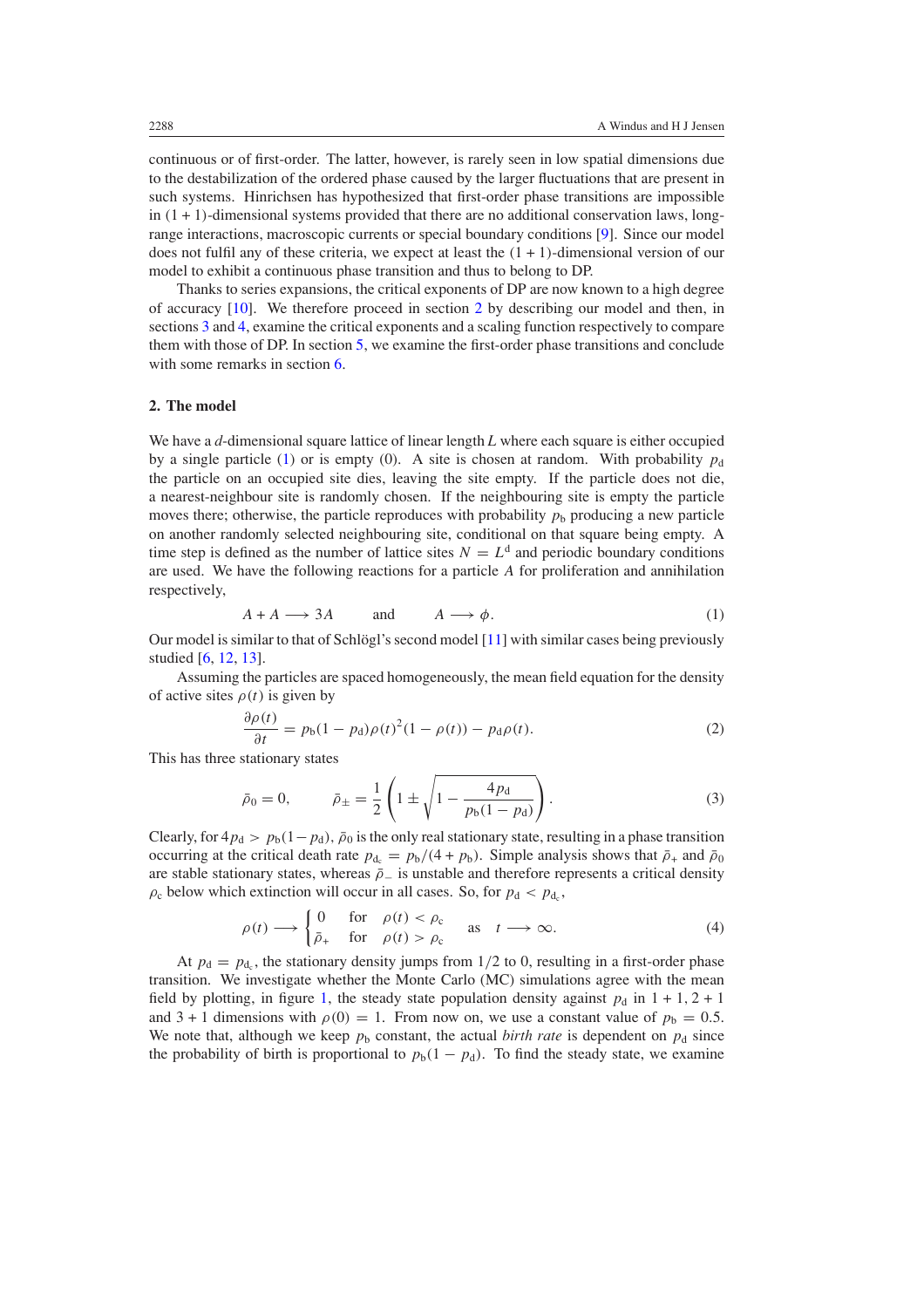<span id="page-2-0"></span>

**Figure 1.** Steady state population densities for the mean field (line) and the  $(1 + 1)$  (+),  $(2 + 1)$  $(x)$  and  $(3+1)$  ( $\bullet$ ) dimensional Monte Carlo simulations. The solid line represents the stable stationary state and the dashed line the unstable one.

surviving runs only, looking at an increasing number of time steps up to  $2 \times 10^5$  and increments in  $p_d$  of  $5 \times 10^{-5}$  as the critical point is approached.

We see from the results that we have a strong indication of a first-order phase transition in  $2 + 1$  and  $3 + 1$  dimensions whilst a continuous phase transition in  $1 + 1$  dimensions. While these results are compelling, we note that since the simulations were performed on finite lattices and for finite times, we cannot take them to be conclusive since in such simulations there is always a non-zero probability of survival for finite *t* even for  $p_d > p_{d_c}$ . Instead we look for power-law behaviour in  $\rho(t)$  close to the critical point. For a continuous phase transition we expect asymptotic power-law behaviour of the order parameter at the critical point (see [\[14](#page-10-0)] for a review) of the form

$$
\rho(t) \sim t^{-\delta}.\tag{5}
$$

In log–log plots, positive curvature for large *t* indicates the system is in the active phase whereas negative curvature implies that the system is in the absorbing phase. A first-order phase transition will therefore be marked by non power-law behaviour, rather exponential decay of the order parameter for  $p_d > p_{d_c}$ . Figure [2](#page-3-0) shows the  $(1 + 1)$ -dimensional case with  $\rho(t)$  for different values of  $p_d$  close to the critical point clearly showing power-law behaviour at the critical point. No power-law behaviour is however observed in  $2 + 1$  or  $3 + 1$  dimensions; instead, with the inclusion of spontaneous particle creation at rate  $\kappa = 0.005$ , hysteresis occurs in both cases as plotted in figure [3,](#page-3-0) which is indicative of first-order phase transitions. However, no hysteresis is observed in the *(*1+1*)*-dimensional case. We examine the first-order phase transitions in more detail in section [5.](#page-7-0)

Since the model shows a continuous phase transition in  $1 + 1$  dimensions, we must ask ourselves to which universality class it belongs. By Grassberger and Janssen's conjecture [\[6](#page-9-0), [7](#page-9-0)], we would expect it to belong to the universality class of DP. We investigate this now by looking at the critical exponents and a scaling function in turn for  $1 + 1$  dimensions only.

### **3. Critical exponents**

Finding the critical exponents through steady state simulations is notoriously difficult due to critical slowing down, finite-size effects, large fluctuations and the difficulties that arise in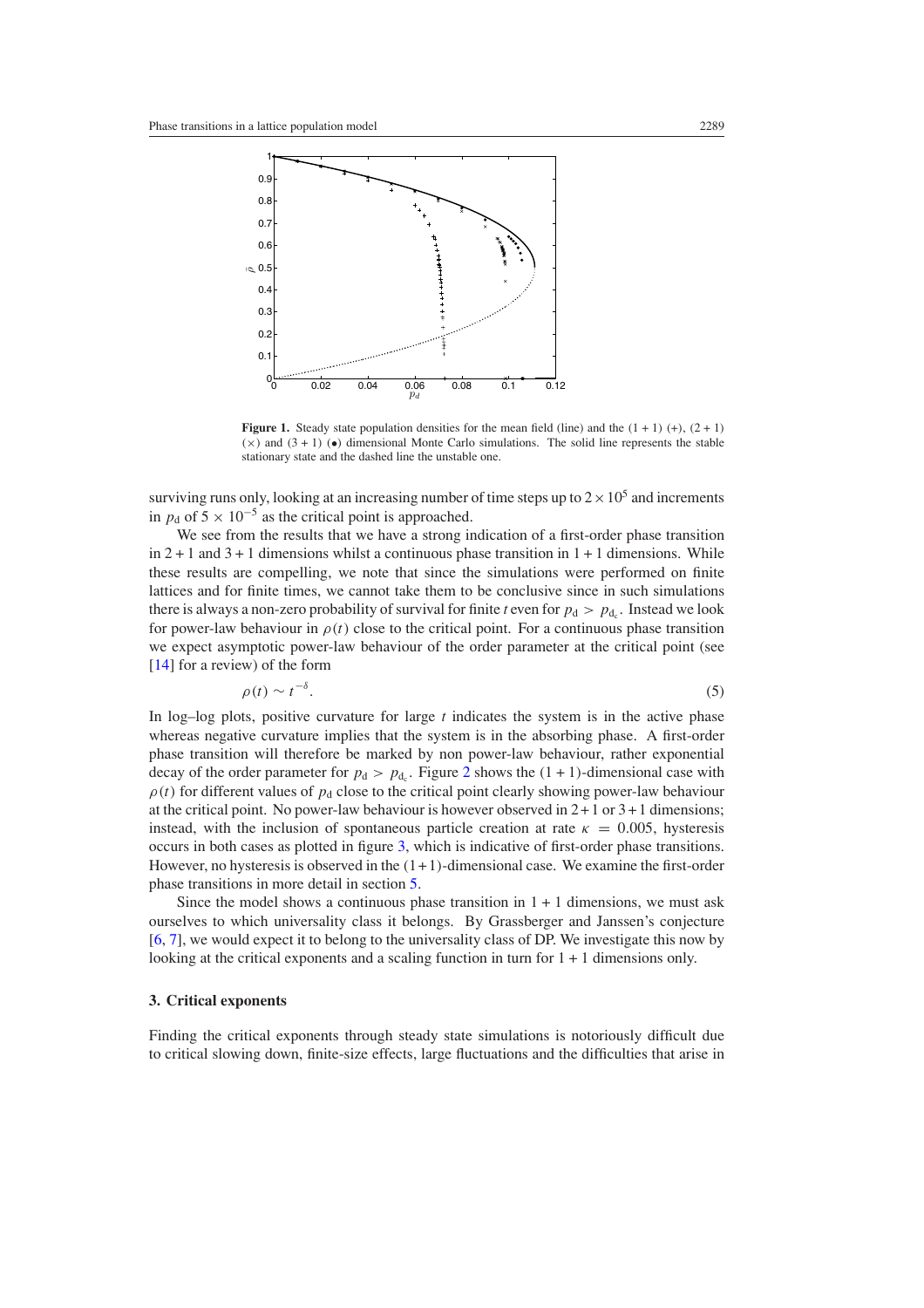<span id="page-3-0"></span>

**Figure 2.** Power-law behaviour for the *(*1+1*)*-dimensional model. Solid lines represent (from top to bottom)  $p_d = 0.071\,654, 0.071\,754$  and 0.071 854. The hashed line represents the gradient −0*.*159 as a guide for the eye. The inset shows non-power law behaviour for various values of *p*<sup>d</sup> close to the critical point for the  $(2 + 1)$ -dimensional model. The  $(3 + 1)$ -dimensional case is very similar. Information on how the critical points were found are detailed later in the paper.



**Figure 3.** Hysteresis loop for the (*a*)  $2 + 1$  and (*b*)  $(3 + 1)$ -dimensional models with  $p_d$  increasing  $(\times)$  and decreasing (+). The inset in (*a*) shows no hysteresis occurring in the  $(1 + 1)$ -dimensional model.

finding the critical point. A much more effective method is that of time-dependent simulations, which has proved to be a very efficient way of determining the critical exponents and the critical point for models exhibiting absorbing phase transitions [\[15\]](#page-10-0). Using this method, the time evolution of the model is observed up to some time  $t_M$ , after beginning with a configuration that is very close to the absorbing state—two adjacent particles in this model. The size of the lattice is made large enough so that the particles never reach the boundary before  $t_M$ .

We measure the survival probability  $P(t)$ , defined as the probability that the system has not reached the absorbing state at time *t* and the average number of occupied sites *n(t)*. At  $p_d = p_{d_c}$ , we expect the following asymptotic power-law behaviour [\[16](#page-10-0)]:

$$
P(t) \sim t^{-\delta},\tag{6}
$$

$$
n(t) \sim t^{\eta}.\tag{7}
$$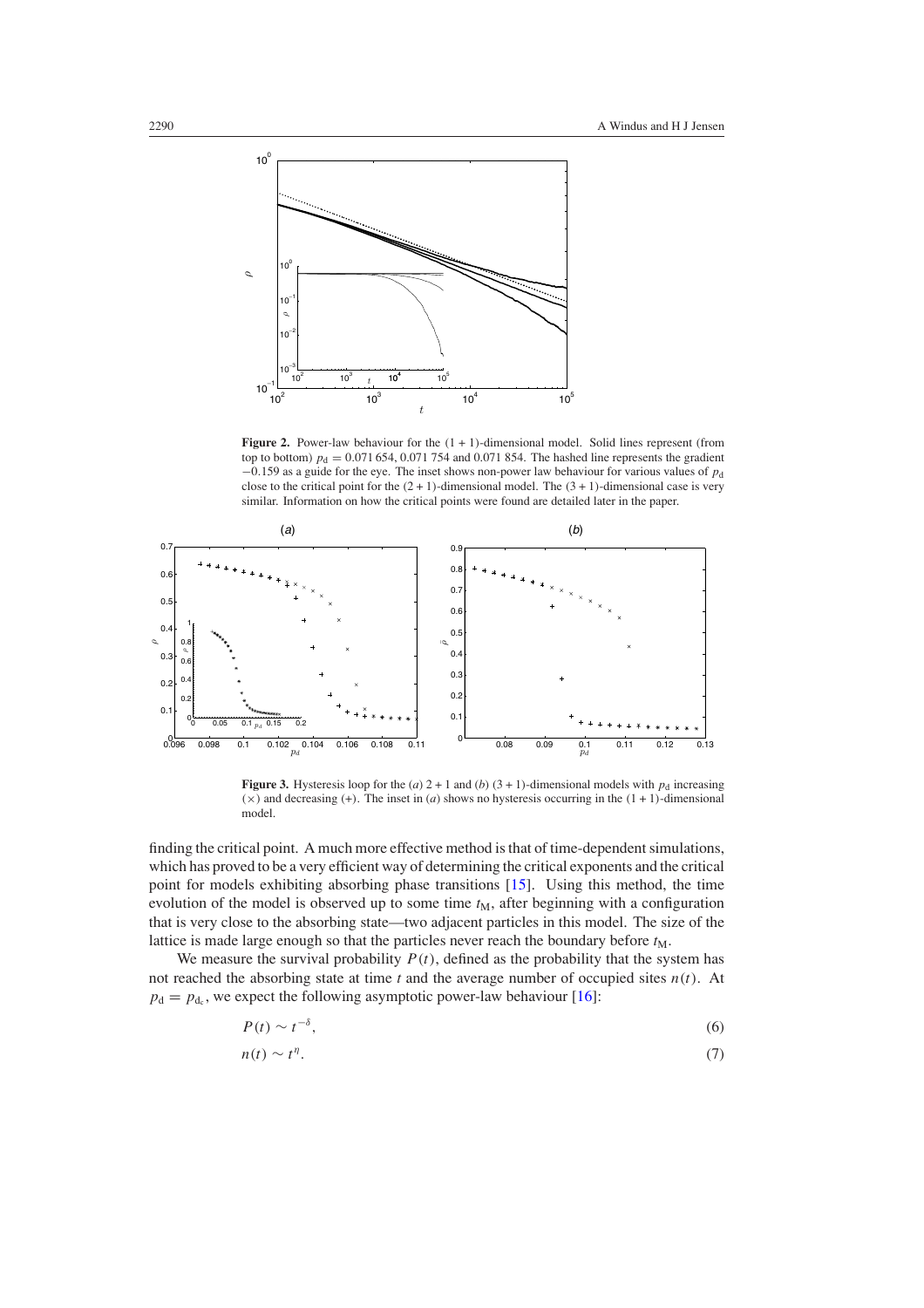

**Figure 4.** Plots of (*a*)  $\eta(t)$  and (*b*)  $-\delta(t)$  up to  $t = 10^6$ . From top to bottom,  $p_d = 0.071$  746, 0.071 754 and 0.071 762.

Away from the critical point, the evolution departs from pure power-law and so by examining log–log plots of  $P(t)$  and  $n(t)$  versus t we can find the critical point by finding the value of  $p_d$  that gives a straight line. Generally, however, we expect corrections to the pure power-law behaviour so that  $P(t)$  is more accurately given as [\[16](#page-10-0)]

$$
P(t) \sim t^{-\delta} (1 + at^{-1} + bt^{-\delta'} + \cdots)
$$
 (8)

and similarly for  $n(t)$ . Here,  $\delta'$  represents the correction-to-scaling exponent for  $\delta$ . More precise estimates for the critical exponents are obtained by examining the local slope

$$
-\delta(t) = \frac{\ln[P(t)/P(t/m)]}{\ln(m)}\tag{9}
$$

and similarly for  $n(t)$ , where the critical exponent  $\delta$  is given by  $\lim_{t\to\infty} \delta(t)$ . Here, *m* is given as the local range over which the slope is measured and is typically 5 [\[17,](#page-10-0) [18\]](#page-10-0) or 8 [\[16](#page-10-0)]. Grassberger [\[16\]](#page-10-0) has shown that for the local slope defined in (9), we have the following behaviour

$$
\delta(t) = \delta + at^{-1} + b\delta' t^{-\delta'} + \cdots \tag{10}
$$

and again, similarly for  $n(t)$ . Thus if we plot  $\delta(t)$  versus  $t^{-1}$ , we have that the critical exponent *δ* is given by the intercept with the *y*-axis and any curvature would indicate a correction-toscaling exponent less than 1.

We plot in figure 4,  $\eta(t)$  and  $\delta(t)$  for up to  $t = 10^6$  and over  $10^5$  runs with  $m = 5$ . We find that the data are in fact very noisy, leading to inaccurate results for the critical exponents. However, it is clear that the gradient increases for  $p_d = 0.071746$  and decreases for  $p_d = 0.071762$  for large *t* whereas we have an approximately straight line for  $p_d = 0.071754$ , especially for  $\eta(t)$ . This therefore gives a value of  $p_{d_c} = 0.071754 \pm 0.000004$ . We plot in figure [5,](#page-5-0)  $\eta(t)$  and  $\delta(t)$  for  $p_d = 0.071754$  but this time up to  $t = 10^4$  and over  $2.5 \times 10^6$  runs to improve the accuracy of the results. From this plot we can read off the values  $\eta = 0.314 \pm 0.002$ and  $\delta = 0.160 \pm 0.002$ , which are in agreement with the best currently known DP values of  $\eta = 0.313\,686$  and  $\delta = 0.159\,464\,[10]$  $\delta = 0.159\,464\,[10]$  $\delta = 0.159\,464\,[10]$ .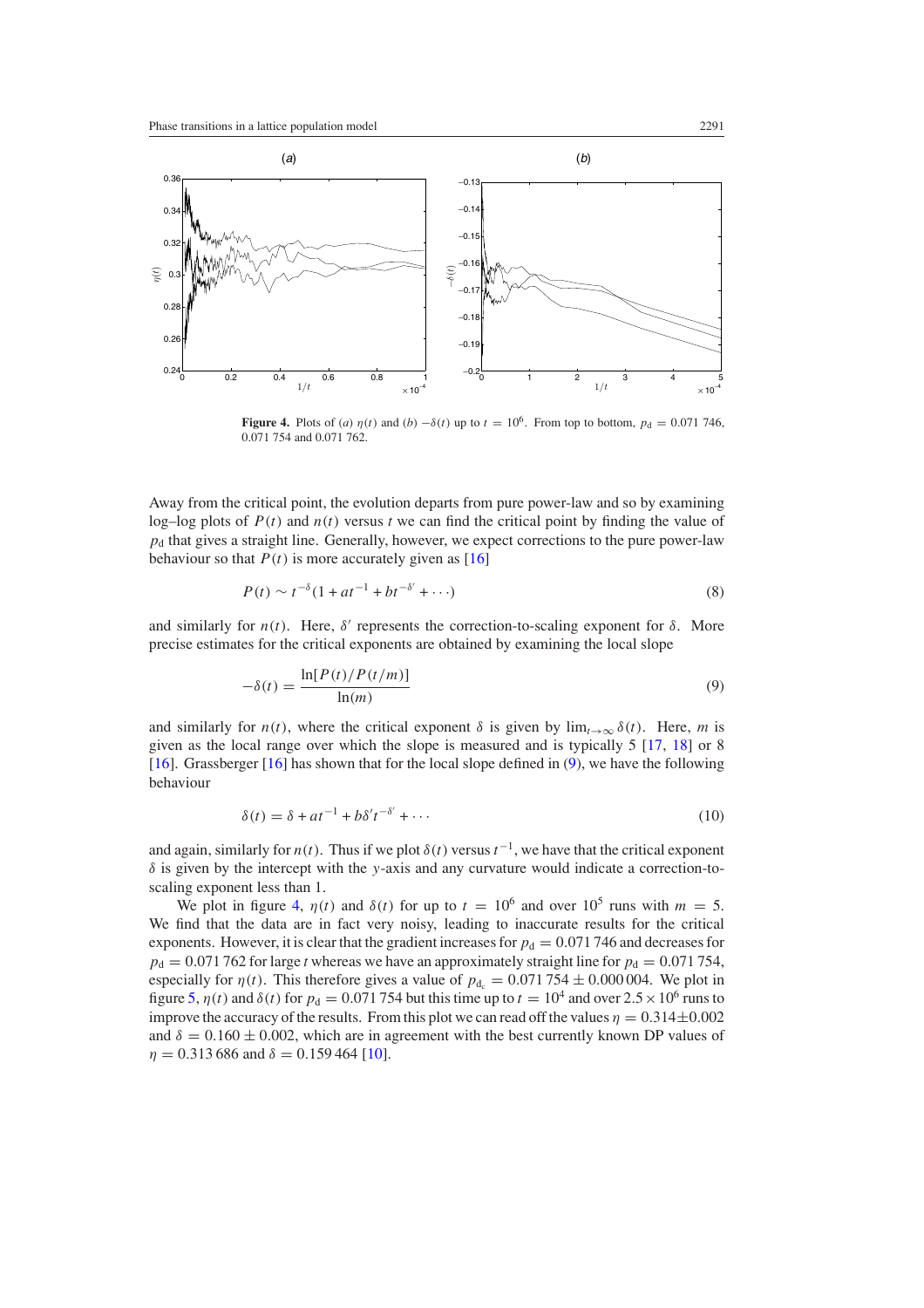<span id="page-5-0"></span>

**Figure 5.** Plots of (*a*)  $\eta(t)$  and (*b*)  $-\delta(t)$  up to  $t = 10^4$  at  $p_d = p_{d_c} = 0.071754$ .

# **4. Scaling functions**

For models to belong to the same universality class, both the critical exponents and the scaling functions must be the same. Having shown that the critical exponents *δ* and *η* for our model are in agreement with the DP values, we turn our attention now to the scaling function for the probability of survival,  $P(\Delta, L, t)$ , where  $\Delta = p_{d} - p_{d}$ . We have the scaling ansatz [\[5\]](#page-9-0)

$$
P(\Delta, L, t) \sim \lambda^{-\beta} R_1(\Delta\lambda, L\lambda^{-\nu_{\perp}}, t\lambda^{-\nu_{\parallel}})
$$
\n(11)

for any  $\lambda > 0$ .  $\beta$  (= $\beta'$  in DP) is the critical exponent associated with the survival probability according to

$$
P \sim \Delta^{\beta} \tag{12}
$$

as  $t \rightarrow \infty$  and  $\nu_{\parallel}$  and  $\nu_{\perp}$  are the critical exponents associated with the temporal and spatial correlation lengths respectively. As in the previous section, we begin our simulations from a single seed with *L* large enough so that we can ignore the *L*-dependence in (11) and examine

$$
P(\Delta, t) \sim \lambda^{-\beta} R_2(\Delta\lambda, t\lambda^{-\nu_{\parallel}}), \tag{13}
$$

only. The functions  $R_i$  are non-universal, i.e. they are unique to each model. However, we may introduce metric factors  $a_{\Lambda}$  and  $a_t$ ,

$$
P(\Delta, t) \sim \lambda^{-\beta} \bar{R}(a_{\Delta} \Delta \lambda, a_{t} t \lambda^{-\nu_{\parallel}})
$$
\n(14)

so that  $\bar{R}$  is a universal scaling function. Now all of non-universal, system-dependent features, such as the update scheme, boundary conditions, lattice structure, etc. are contained in these non-universal metric factors.

If we choose 
$$
\lambda = (a_t t)^{1/\nu_{\parallel}}
$$
, then, since  $\delta = \beta/\nu_{\parallel}$ ,  
\n $P(\Delta, t) \sim (a_t t)^{-\delta} \bar{R} (a_{\Delta} \Delta (a_t t)^{1/\nu_{\parallel}}, 1)$  (15)

so we would expect to observe a data collapse by plotting  $(a_t t)^{\delta} P$  versus  $a_{\Delta} \Delta (a_t t)^{1/v_{\parallel}}$  for all models belonging to the same universality class. To find the metric factors  $a_t$  and  $a_\Delta$ , we use the normalizations

$$
\bar{R}(1,\infty) = \bar{R}(0,1) = 1.
$$
\n(16)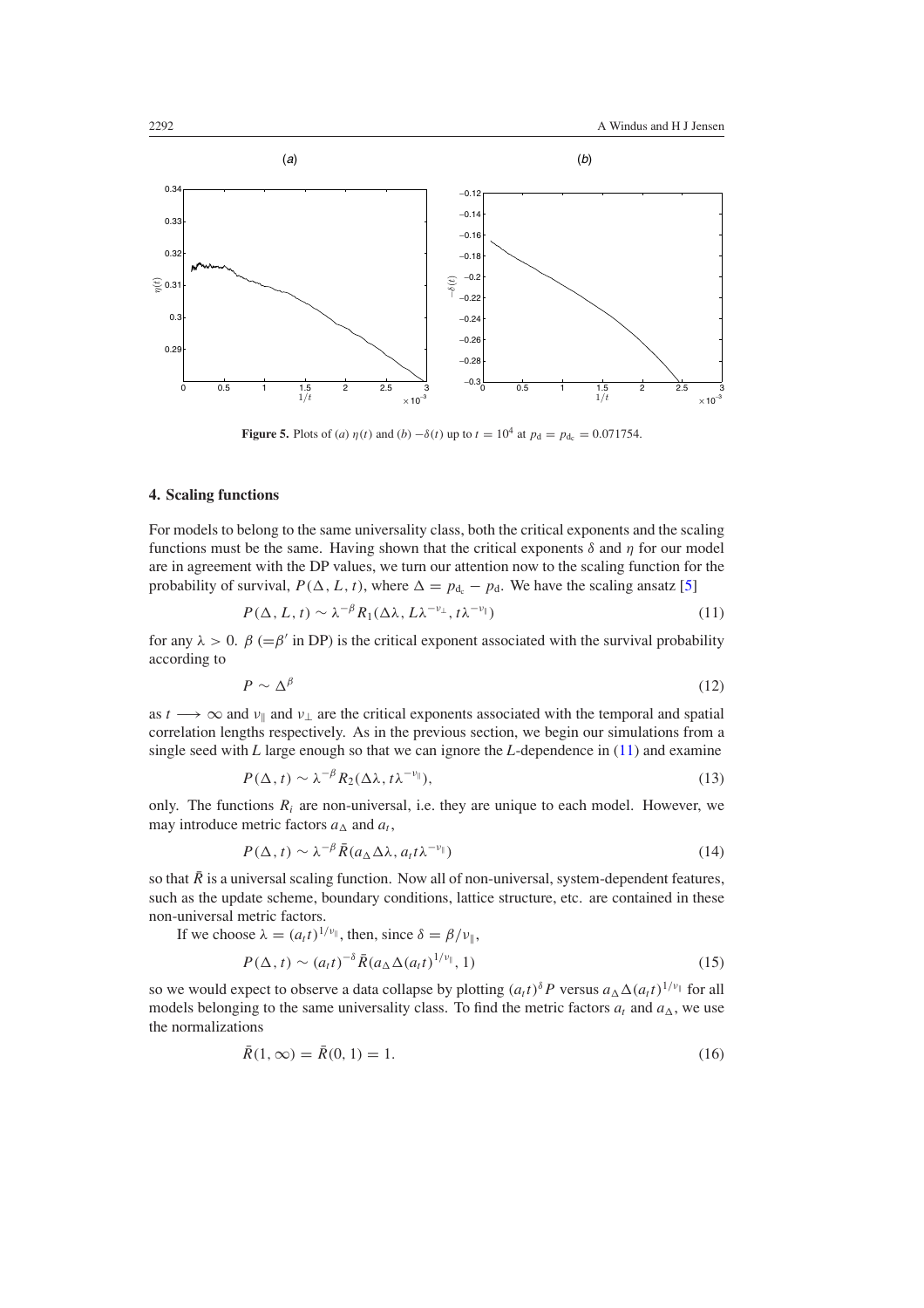

**Figure 6.** Data collapse for both the directed bond percolation model and our own using metric factors. Inset: data collapse for both the directed bond percolation model (top right) and our own (bottom left).

Then, choosing  $\Delta = 0$  and  $\lambda = (a_t t)^{1/\nu}$  we have that  $a_t$  is given by the amplitude of

$$
P \sim (a_t t)^{-\delta}.\tag{17}
$$

Similarly, setting  $\lambda = (a_{\Lambda} \Delta)^{-1}$  and letting  $t \longrightarrow \infty$ ,  $a_{\Lambda}$  is given by the amplitude of

$$
P \sim (a_{\Delta} \Delta)^{\beta},\tag{18}
$$

where, since  $\lambda > 0$ , we must have  $\Delta > 0$ .

We now compare the scaling function for our model with that for *directed bond percolation* which belongs to DP. The model begins with an initial number of active sites and proceeds in time with site *i* becoming active at time  $t + 1$  if site  $i + 1$  and/or site  $i - 1$  is active at time  $t$ and there exists a bond (with probability *p*) between this active site and the site *i*. The best estimate of the critical value of *p* is  $p_c = 0.644700185(5)$  [\[19](#page-10-0)] where, for  $p \geq p_c$ , the active sites percolate the infinite system.

As was the case in our model, we begin with a single seed—just one active site at the origin here—and record the probability of survival  $P_{DP}(t)$ , i.e. the probability that there is at least one active site at time *t*. We denote the metric factors with a subscript *DP* for the *directed bond percolation* model and subscript *P* for our model. Excluding the metric factors, we plot in the inset in figure 6 the two separate data collapses for *P* for both the directed bond percolation model and for our own by plotting  $Pt^{\delta}$  versus  $t \Delta^{\nu_{\parallel}}$ . We use the best known DP values of  $\delta = 0.159464$  and  $\nu_{\parallel} = 1.733847$  [\[10\]](#page-10-0) and see clear data collapses in both models, especially for large *t*. Using now the obtained values for the metric factors,  $a_{t,DP} = 1.57, a_{\Delta,DP} = 7.51, a_{t,P} = 3137.30$  and  $a_{\Delta, P} = 0.2$ , we have a complete data collapse of all the data from both models as shown in the main plot in figure 6, indicating that the scaling function for both models is identical.

Having examined both the critical exponents and the scaling functions, we conclude that our model belongs to DP in  $1 + 1$  dimensions.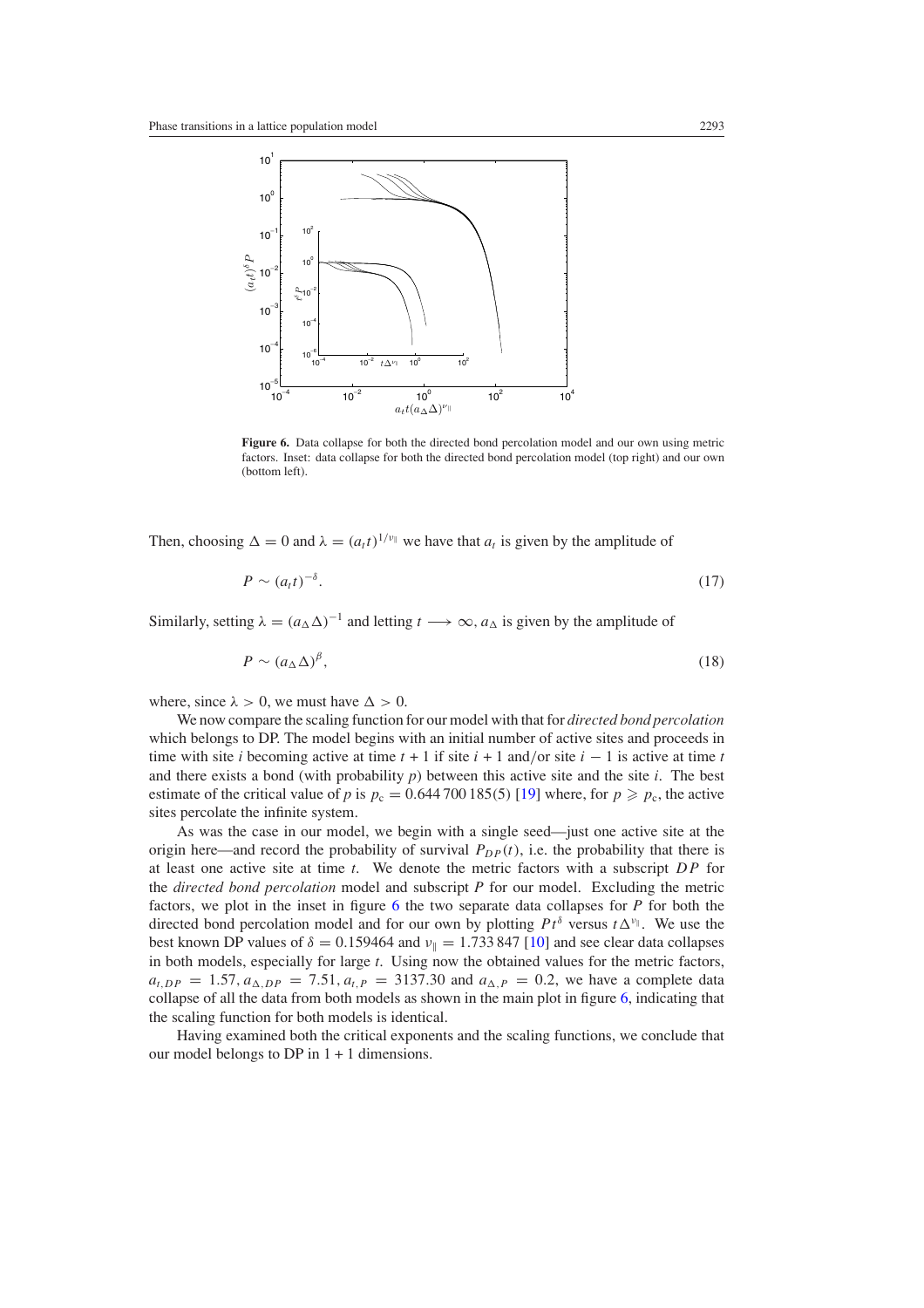<span id="page-7-0"></span>

**Figure 7.** Normalized histogram,  $N'(\rho)$  for different population densities in the  $(1+1)$ -dimensional (left) and 2 + 1 dimensional (right) cases showing the results for a continuous and first-order phase transition respectively.

## **5. First-order phase transitions**

Due to DP having a critical dimension,  $d_c = 4$  [\[20\]](#page-10-0), it is surprising that this model belongs to DP in  $1 + 1$  dimensions only due to the first-order transition in higher dimensions. This is not a unique property to this model. A stochastic cellular automaton model developed by Bidaux, Boccara and Chaté (BBC) [[21](#page-10-0)] is known to belong to DP in  $1 + 1$  dimensions [\[22\]](#page-10-0) yet also displays a first-order transition in higher dimensions.

In order to examine the first-order phase transitions, we borrow a technique developed by Lee and Kosterlitz [\[23](#page-10-0)], which allows one to determine the order of a phase transition in an equilibrium system. The method detects a temperature-driven first-order phase transition by MC simulations in a finite system of volume  $L<sup>d</sup>$  with periodic boundary conditions by examining the histogram of the energy distribution

$$
N(E; \beta, L) = \mathcal{N}Z^{-1}(\beta, L)\Omega(E, L)\exp(-\beta E). \tag{19}
$$

 $\mathcal N$  is the number of MC sweeps, *Z* is the partition function and  $\Omega$  is the number of states with energy *E*. For the *q*-state Potts models with *q* ordered and one disordered state, *N* has a characteristic double-peak close to  $T = T_c$  for energy values  $E_1(L)$  and  $E_2(L)$  corresponding to the ordered and disordered states. The peaks are separated by a minimum at  $E_m(L)$ . If we define

$$
A(E; \beta, L, \mathcal{N}) = -\ln N(E; \beta, L, \mathcal{N}),\tag{20}
$$

then at  $\beta = \beta_c(L)$  defined by  $A(E_1; \beta, L) = A(E_2; \beta, L)$ ,

$$
A(E_m; \beta, L, \mathcal{N}) - A(E_1; \beta, L, \mathcal{N}) = \Delta F \tag{21}
$$

where  $\Delta F$  is the bulk free-energy barrier between the states. At a first-order phase transition,  $\Delta F \sim L^{d-1}$  for  $L \gg \xi$ , where  $\xi$  is the correlation length, whereas  $\Delta F$  is independent of *L* at a continuous phase transition.

Due to our model being out of equilibrium, we continue only in the spirit of the above method and examine the histogram for the population density  $N(\rho)$ . For a first-order phase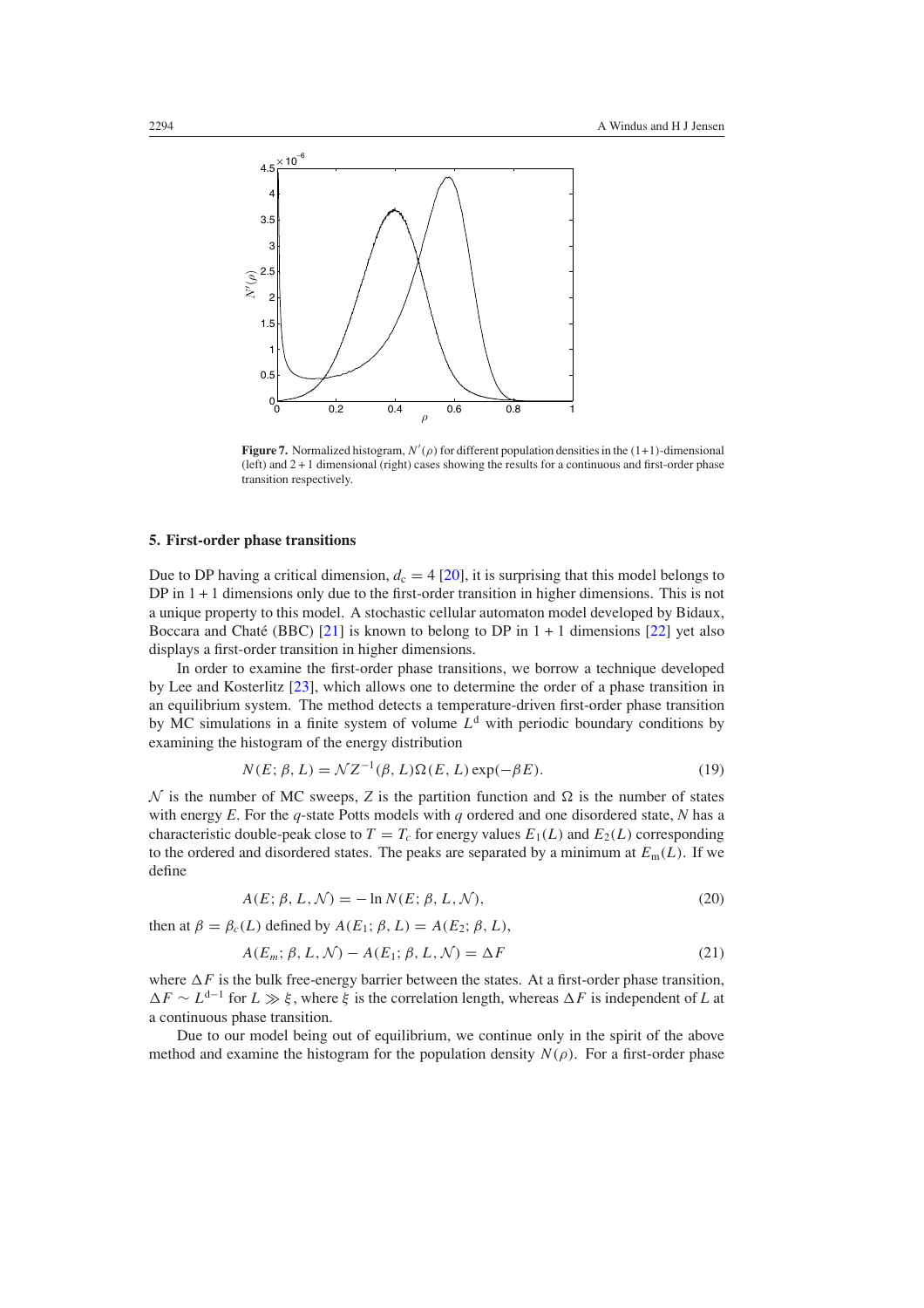<span id="page-8-0"></span>

**Figure 8.** Plot to obtain an approximation for the critical point in the  $(2 + 1)$ -dimensional model by extrapolation of the points to the intersection with the *y*-axis.

transition, we expect a double-peaked structure at  $\rho_0$  and at  $\rho_+ = \rho_- = 0.5$  due to the corresponding phase coexistence. For  $p_d > p_{d_c}$  we expect  $N(\rho_0) > N(\rho_+)$  due to the greater chance of extinction, and likewise for  $p_d < p_{d_c}$  we expect  $N(\rho_0) < N(\rho_+)$  due to the greater chance of survival. This in fact gives us an excellent method for determining the critical point since it will be marked by  $N(\rho_0)$  and  $N(\rho_+)$  being equal. At a continuous phase transition, however, due to the power-law behaviour  $\rho \sim t^{-\delta}$ , we expect  $N(\rho_0) = 0$  at the critical point. Both expectations are confirmed in figure [7,](#page-7-0) where we plot the histogram at the critical points for both the  $(1 + 1)$ - and  $(2 + 1)$ -dimensional cases.

As has been mentioned, the phase-coexistence enables the critical value  $p_{d_c}$  to be estimated. Iteratively finding the critical value for large enough *t* and different values of *L* and then plotting  $p_{d_1}(L)$  versus  $1/L$  in figure 8, we are able to obtain, by an extrapolation to the intercept with the *y*-axis, the value of the critical point in  $2 + 1$  dimensions to be  $0.0973 \pm 0.0001$ . Unfortunately, no conclusive numerical evidence has yet been obtained in  $3 + 1$  dimensions to give an accurate value for  $p_{d}$ .

## **6. Concluding remarks**

By examining the critical exponents  $\delta$  and  $\eta$  and the scaling function for the survival probability, we have shown that the *(*1+1*)*-dimensional version of our model belongs to the class of DP. Higher dimensions however do not, surprisingly, belong to this class due to the observed firstorder phase transitions. In order to examine these transitions we used a technique inspired by equilibrium systems to find the value of the critical point in  $2 + 1$  dimensions.

In order to answer the question about why our model does not belong to DP in all dimensions, we must look at how our model differs from others in the class. One difference to other models such as the *contact process* [\[24](#page-10-0)] or the *Domany–Kinzel* [\[25,](#page-10-0) [26](#page-10-0)] model is that, here, population growth requires two particles meeting, whereas death involves one particle only. This requirement results in the mean field exhibiting a first-order phase transition and also the existence of the critical population density, meaning that extinction can occur either because the death rate is too large and*/*or because the population density is too small. The previously mentioned BBC model shares this feature since they too observed a critical value of the initial concentration of 'alive' sites below which the system decayed to a zero concentration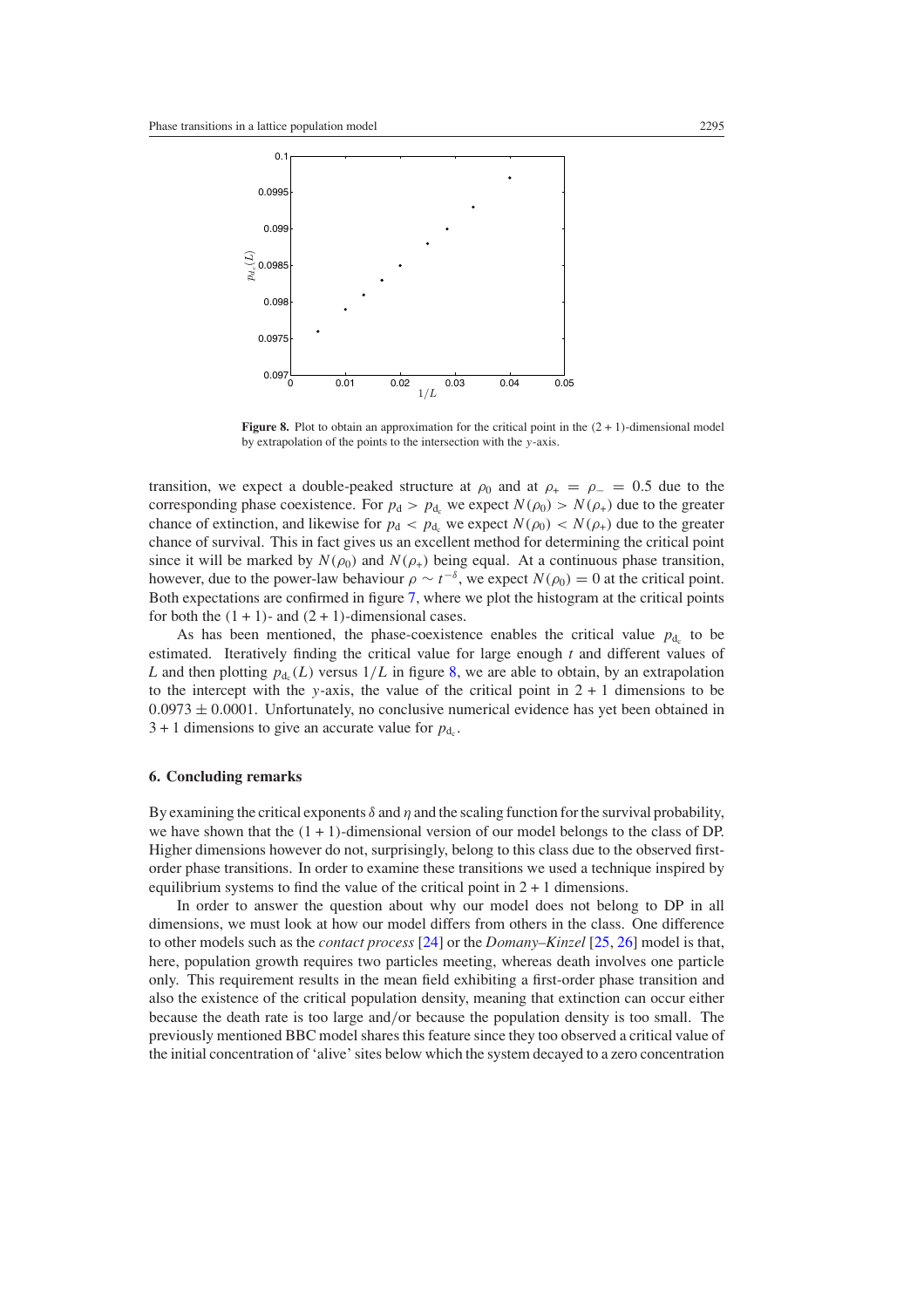<span id="page-9-0"></span>state. With this inclusion, it is remarkable that the  $(1 + 1)$ -dimensional version of our model belongs to DP at all and only goes to highlight the robust nature of the universality class.

It seems likely that the unusual behaviour of both our model and that of BBC displaying DP behaviour in 1 + 1 dimensions, whilst first-order transitions in higher dimensions, is due to the critical population density*/*concentration present in both models. In our model, with the given rules for growth and decay, it is clear that the population will become more dependent on the density as the dimensionality of the system increases since particles will find it progressively harder to meet one another before they die. Time-dependent simulations carried out in higher dimensions, for example, needed increasingly large populations at  $t = 0$  for *initial* population growth as  $p_d$  was increased, whereas two particles were sufficient in  $1 + 1$  dimensions even for  $0 < p_d - p_{d_c} \ll 1$ .

To examine whether the first-order transitions are a result of the critical population density, we changed our model to include single-particle reproduction,  $A \rightarrow 2A$ , at rate *c*. From mean field analysis, this inclusion eradicates the critical population density for  $c > p<sub>b</sub>$  and initial numerical analysis appears to show that this changes the transition to continuous in at least the *(*2+1*)*-dimensional case. Similar observations were made if the particle diffusion mechanism was removed, i.e. if we turned the model into a simple growth process.

In the  $(1 + 1)$ -dimensional case, not only is it easier for particles to meet, but the larger fluctuations in the population are likely to be enough to induce the observed continuous phase transition as has been known to happen [\[27](#page-10-0)]. This was tested by introducing two separate types of particles into the system, *L* and *R* particles, where the *L* particles could only move left and *R* particles to the right. All other rules remained the same except that both an *L* and a *R* particle were required for reproduction. This modification to our model reduced the size of the fluctuations in the overall population and, again, early numerical simulations appear to show that this results in the transition changing to first-order.

Clearly, more work will however have to be carried out to confirm the above observations and to find out exactly what is happening at the phase transition.

## **Acknowledgments**

We would like to thank Daniel Lawson and Gunnar Pruessnar for useful discussions and Uwe Täuber, Iwan Jensen, Sven Lübeck and Géza Ódor for helpful email correspondence and references. Alastair Windus would also like to thank the Engineering and Physical Sciences Research Council (EPSRC) for his PhD studentship.

## **References**

- [1] Hinrichsen H 2000 Non-equilibrium critical phenomena and phase transitions into absorbing states *Adv. Phys.* **49** [815–958](http://dx.doi.org/10.1080/00018730050198152)
- [2] Peters O and Neelin J D 2006 Critical phenomena in atmospheric precipitation *Nat. Phys.* **2** [393–6](http://dx.doi.org/10.1038/nphys314)
- [3] Vespignani A, Dickman R, Munoz M A and Zapperi S 2000 Absorbing-state phase transitions in fixed-energy sandpiles *Phys. Rev.* E **62** [4564–82](http://dx.doi.org/10.1103/PhysRevE.62.4564)
- [4] Dammer S M and Hinrichsen H 2003 Epidemic spreading with immunization and mutations *Phys. Rev.* E **68** [016114](http://dx.doi.org/10.1103/PhysRevE.68.016114)
- [5] Lübeck S 2004 Universal scaling behaviour of non-equilibrium phase transitions *Int. J. Mod. Phys.* B **18** [\(31-32\) 3977–4118](http://dx.doi.org/10.1142/S0217979204027748)
- [6] Grassberger P 1982 On phase transitions in Schlögl's second model Z. Phys. B 47 [365–74](http://dx.doi.org/10.1007/BF01313803)
- [7] Janssen H K 1981 On the non-equilibrium phase-transition in reaction-diffusion systems with an absorbing stationary state *Z. Phys.* B **42** [151–4](http://dx.doi.org/10.1007/BF01319549)
- [8] Jensen I and Dickman R 1993 Nonequilibrium phase-transitions in systems with infinitely many absorbing states *Phys. Rev.* E **48** [1710–25](http://dx.doi.org/10.1103/PhysRevE.48.1710)